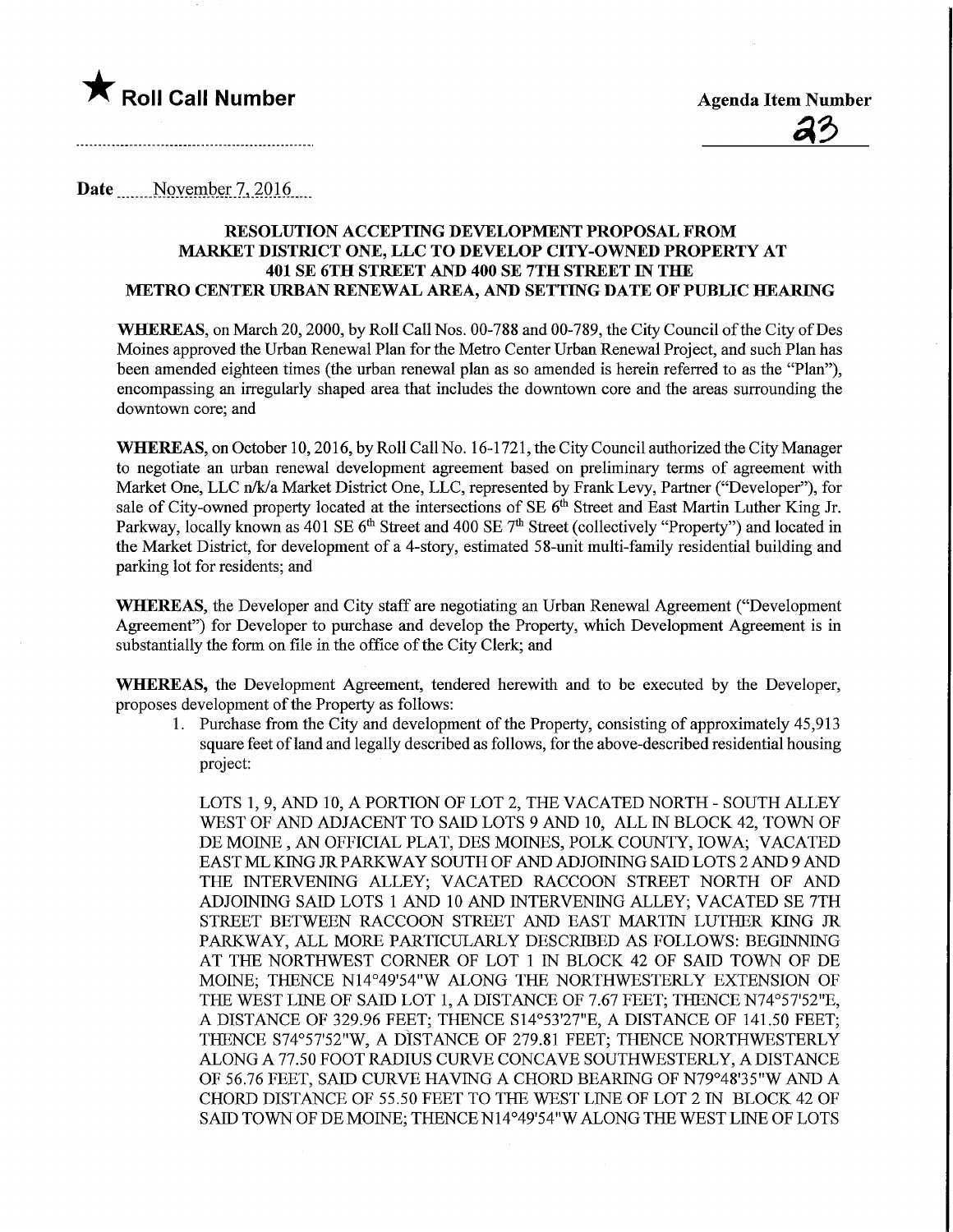### $\bigstar$  Roll Call Number

**Agenda Item Number** 

Date November 7, 2016.

2 AND 1 IN BLOCK 42 OF SAID TOWN OF DE MOINE, A DISTANCE OF 110.18 FEET TO THE POINT OF BEGINNING.

SAID TRACT OF LAND CONTAINS 1.054 ACRES (45,913 SQUARE FEET). SAID TRACT OF LAND BEING SUBJECT TO AND TOGETHER WITH ANY AND ALL EASEMENTS OF RECORD.

- 2. Initial Economic Development Grant in the amount of \$125,000.00, to be paid within 30 calendar days of the date of issuance of the Certificate of Completion for the Improvements.
- 3. Supplemental Economic Development Grant to be paid in 10 semi-annual installments, providing a declming percentage of project generated tax increment (TH7) funding starting at 70 percent in the first year of grant payments and declining to 35 percent in the fifth year of grant payments, in the estimated total amount of \$320,000.00.
- 4. Economic Development Forgivable Loan in the amount of \$51,336.00, advanced at the time of closing on Developer's purchase of the Property and equaling the amount of alley and Raccoon Street and SE  $7<sup>th</sup>$  Street right-of-way to be incorporated into the Property, which loan shall be forgiven if Developer constructs the required Improvements and qualifies for issuance of the Certificate of Completion.

WHEREAS, said Development Agreement provides that the Developer will purchase the Property for the Purchase Price of \$383,373.00, subject to closing credit, if applicable, m an amount not to exceed \$30,000.00 and equaling the lowest of three independent bids estimating the cost of environmental remediation on the Property required by the Iowa Department of Natural Resources (DDNR); and

WHEREAS, the proposed development of the Property furthers the objectives of the Plan to provide a range of housing in decent, safe and sanitary conditions in attractive settings to serve employees and other people who would like to live in the downtown area; to advance the improvement and redevelopment of the Project Area in accordance with the Urban Renewal Plan; to encourage further private investment to reverse the pattern of disinvestment and declining property values in the surrounding area; and to further the City's efforts to retain and create job opportunities within the Project Area which might otherwise be lost; and

WHEREAS, City believes that the redevelopment of the Property pursuant to the proposed Development Agreement, and the fulfilhnent generally of the proposed Development Agreement, are in the vital and best interests of City and the health, safety, morals, and welfare of its residents, and in accord with the public purposes and provisions of the applicable state and local laws and requirements under which the project has been undertaken; and

WHEREAS, prior to hearing on the sale and Development Agreement, Developer will submit a good faith deposit in the amount of \$38,337.00 for the Property; and

WHEREAS, it is necessary and appropriate that the City Council take certain actions in accordance with Iowa Code Section 403.8 with respect to the Property in order to accept the proposal for the development of the Property and give full and fair opportunity for other potential developers to submit a proposal for the development of the Property; and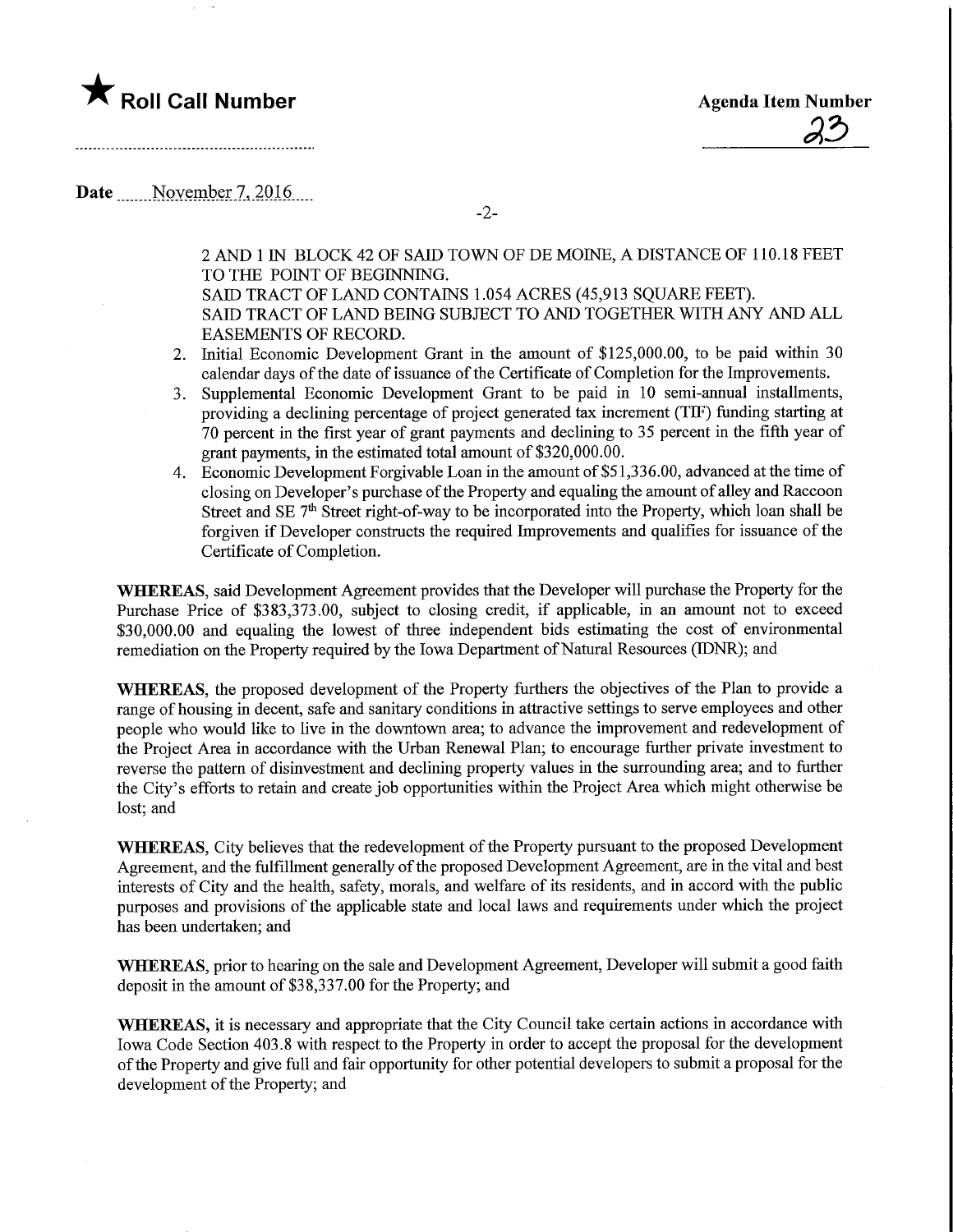# $\bigstar$  Roll Call Number

**Agenda Item Number** 

Date November 7, 2016

-3-

WHEREAS, the City Council believes that the acceptance of the Developer's proposal and the Development Agreement to develop the Property and the advertisement for competing development proposals is in the best interests of the City of Des Moines, Iowa.

NOW THEREFORE, BE IT RESOLVED, by the City Council of the City of Des Moines, Iowa, as follows:

- 1. The Developer's proposal, which includes the terms set forth in Council Communication No. 16- 592, received and filed on October 10, 2016 by Roll Call No. 16-1721, and further includes the proposed Development Agreement in substantially the form on file with the City Clerk for development of the Property (hereinafter collectively "Proposal"), be and is hereby accepted and approved as to form for the purposes hereinafter stated.
- 2. For the purposes of defining the competitive bid process for purchase and development of the Property, said Proposal of Developer shall be deemed to be and to illustrate the minimum proposal acceptable to the City of Des Moines in terms of: general form of proposal and data required for competmg proposals; Property description; purchase price, good faith deposit, time for commencement and completion of improvements; time permitted for conceptual plan submission and review; development requirements for improvements; construction plans and certificate of completion; urban renewal covenants; remedies and all miscellaneous provisions.
- 3. Competing proposals to the Developer's Proposal shall:
	- A. Provide a detailed description of the proposed development that shall be substantially similar to or superior than the developer proposed by Developer.
	- B. Devise a proposed method and sources of financing which must be adequate to assure financing of the development in a timely manner.
	- C. Provide a good faith deposit in the amount of \$38,337.00 for the Property, in acceptable form to the City of Des Moines.
- 4. It is hereby determined that the Developer possesses the qualifications and financial resources necessary to purchase and develop the Property in the manner stated in its Proposal and the proposed Development Agreement in accordance with the Plan.
- 5. It is hereby determined that the purchase price for the Property of \$383,373.00, to be paid by the Developer, meets the fair market value thereof for uses in accordance with the Plan and shall be the established minimum sales price for the competitive bid process, taking into account the restrictions upon the Property, the terms, covenants, conditions and obligations assumed by the Developer for construction of the improvements on the Property in accordance with the terms of the proposed Development Agreement, and the proposed credit for environmental remediation as described above.
- 6. The City Clerk shall retain for public examination the Proposal and proposed Development Agreement in substantially the form on file and in the event of no timely qualified competing proposals, the City Clerk and staff shall submit the same to this Council for formal consideration, approval and execution at a public hearing at 5:00 p.m. in the Richard A. Clark Municipal Service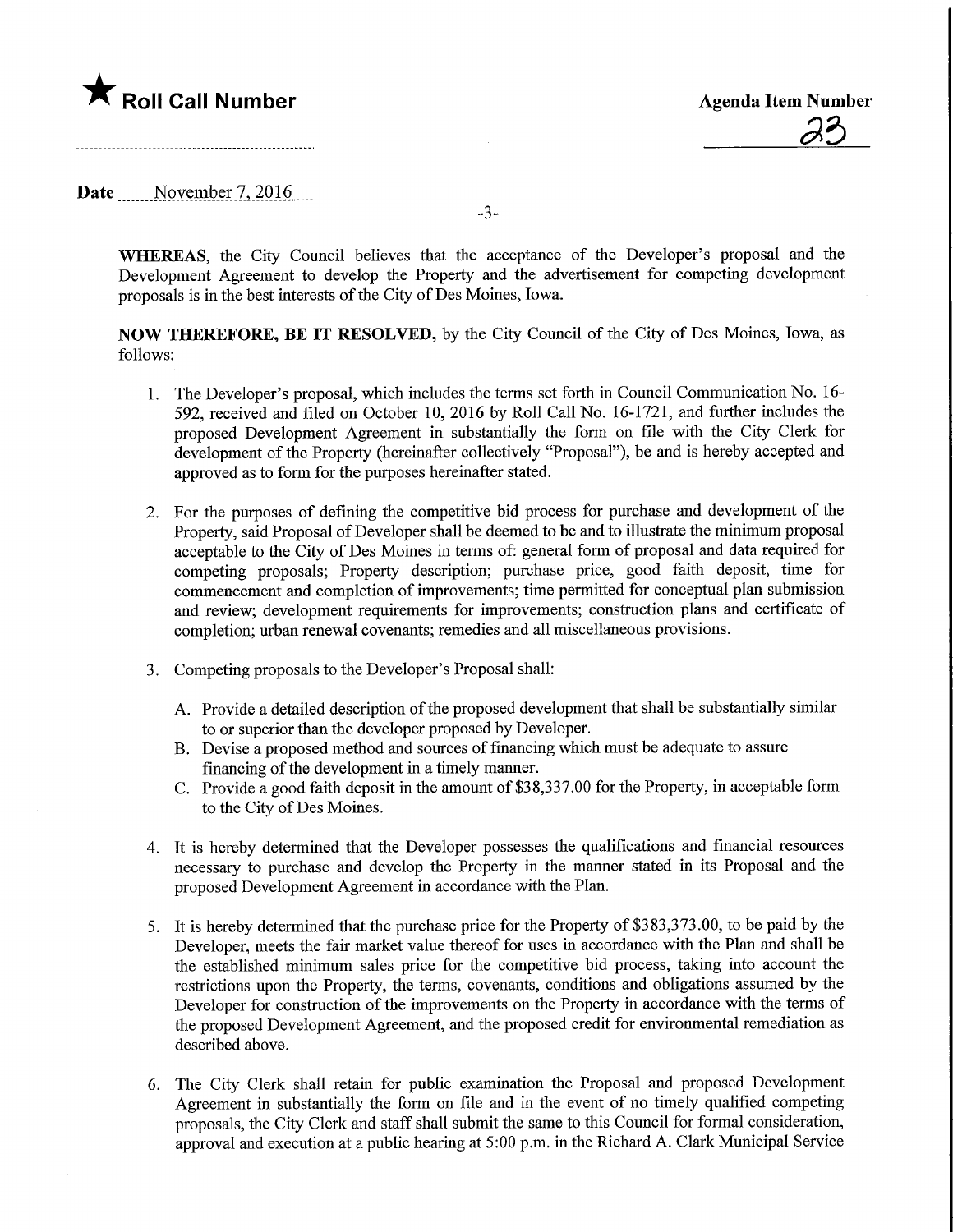# **The Roll Call Number Agents Container Agents Item Number**

23

### Date November 7, 2016

-4-

Center (MSC), located at 1551 E. Martin Luther King, Jr. Parkway, Des Moines, Iowa, during the regular City Council meeting of December 19,2016.

- 7. The City Clerk shall be authorized to publish, on November 10, 2016, the attached notice of the competitive bid process and the City's intent to accept the Developer's Proposal and to enter into the proposed Development Agreement if no competing proposals are received.
- 8. This resolution, the Proposal and proposed Development Agreement shall be on file at the office of the City Clerk, mailing address: 400 Robert D. Ray Drive, Des Moines, Iowa; physical address: City Administration Building, Capitol Center III, 400 E. Court Avenue, Des Momes, Iowa.
- 9. Approval and acceptance of the Developer's Proposal is conditioned upon there being no better proposal submitted by a competitor for the development of the Property within the period hereinafter stated.
- 10. This competitive bid process, conducted in accordance with the terms of this resolution, is hereby determined to comply with the provisions of Iowa Code Section 403.8(2), requiring "reasonable competitive bidding procedures" for the sale of the Property and this competitive bid process is hereby determined to be the appropriate method for making the Property available for development in accordance with the Plan.
- 11. The submittal of proposals and statements by competing developers, including the form of Development Agreement executed by competing developers, shall be in substantial conformance with the provisions of this resolution.
- 12. All inquiries regarding the terms and conditions of this competitive bid process must be submitted in writing to the Office of Economic Development, mailing address: Office of Economic Development, 400 Robert D. Ray Drive, Des Moines, Iowa; physical address: Office of Economic Development, City Administration Building, Capitol Center III, 400 E. Court Avenue, Des Moines, Iowa. All responses to inquiries shall be made in writing and will be kept on file at the Office of the City Clerk, City Administration Building (Capitol Center ffl), and the Office of Economic Development, City Administration Building (Capitol Center III). No written inquiries shall be accepted after 5:00 p.m. on December 5, 2016.
- 13. Written competing proposals for the purchase and development of the Property must be received in the Office of Economic Development on or before 1:00 p.m., December 14,2016. Said proposals shall be received in the Office of Economic Development located in: mailing address: 400 Robert D. Ray Drive, Des Moines, Iowa; physical address: City Administration Building, Capitol Center Ill, 400 E. Court Avenue, Des Moines, Iowa. Each proposal will then be submitted to City Council at the public hearing on December 19, 2016.
- 14. The Office of Economic Development staff is directed to receive competing proposals for the purchase and development of the Property and prepare a report on each competing proposal for the City Council, regarding the following, to wit: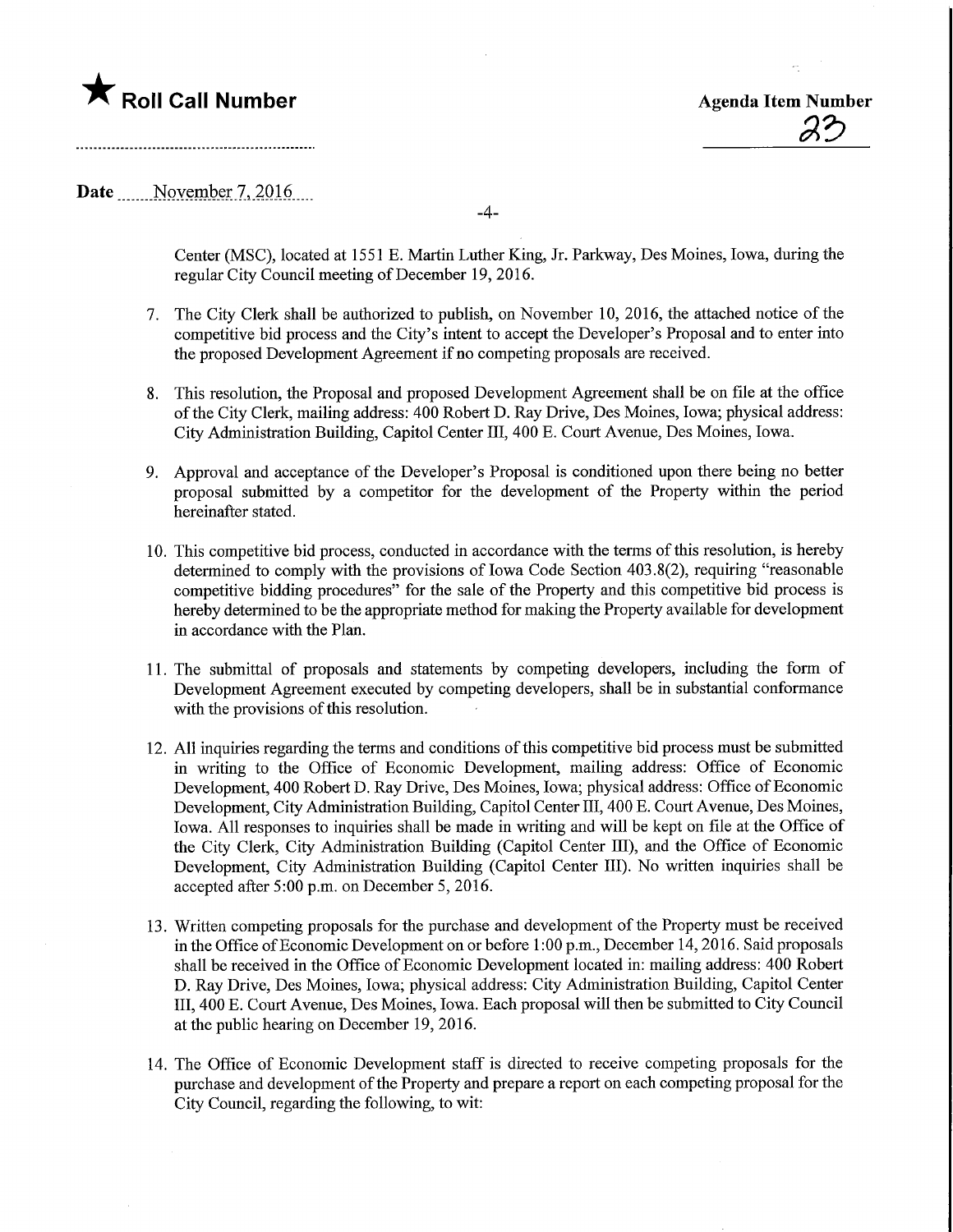# $\blacksquare$  Roll Call Number  $\blacksquare$   $\blacksquare$   $\blacksquare$   $\blacksquare$   $\blacksquare$   $\blacksquare$   $\blacksquare$   $\blacksquare$   $\blacksquare$   $\blacksquare$   $\blacksquare$   $\blacksquare$   $\blacksquare$   $\blacksquare$   $\blacksquare$   $\blacksquare$   $\blacksquare$   $\blacksquare$   $\blacksquare$   $\blacksquare$   $\blacksquare$   $\blacksquare$   $\blacksquare$   $\blacksquare$   $\blacksquare$   $\blacksquare$   $\blacksquare$   $\blacksquare$



Date November 7, 2016

-5-

- A. The degree to which the proposal meets the objectives and requirements of the Plan, as amended.
- B. The ability of the competing developer to commence and complete the development activity in an expeditious and timely manner.
- C. Ambiguity or lack of information in the proposal shall be judged negatively.
- 15. Following public hearing on December 19, 2016, as set herein above, the City Council may take action to select the Developer's Proposal, a competing proposal, or no proposal, and to approve sale of the Property.

(Council Comm. No.  $10 - 10$ 

MOVED BY to adopt.

FO&M APPROVED:

 $\widehat{G}$ lenna K. Frank, Assistant City Attorney

| <b>COUNCIL ACTION</b> | <b>YEAS</b>     | <b>NAYS</b> | <b>PASS</b> | <b>ABSENT</b> |
|-----------------------|-----------------|-------------|-------------|---------------|
| <b>COWNIE</b>         |                 |             |             |               |
| <b>COLEMAN</b>        |                 |             |             |               |
| <b>GATTO</b>          |                 |             |             |               |
| <b>GRAY</b>           |                 |             |             |               |
| <b>HENSLEY</b>        |                 |             |             |               |
| <b>MOORE</b>          |                 |             |             |               |
| WESTERGAARD           |                 |             |             |               |
| <b>TOTAL</b>          |                 |             |             |               |
| <b>MOTION CARRIED</b> | <b>APPROVED</b> |             |             |               |

Mayor

#### **CERTIFICATE**

I, DIANE RAUH, City Clerk of said City hereby certify that at a meeting of the City Council of said City of Des Moines, held on the above date, among other proceedings the above was adopted.

IN WITNESS WHEREOF, I have hereunto set my hand and affixed my seal the day and year first above written.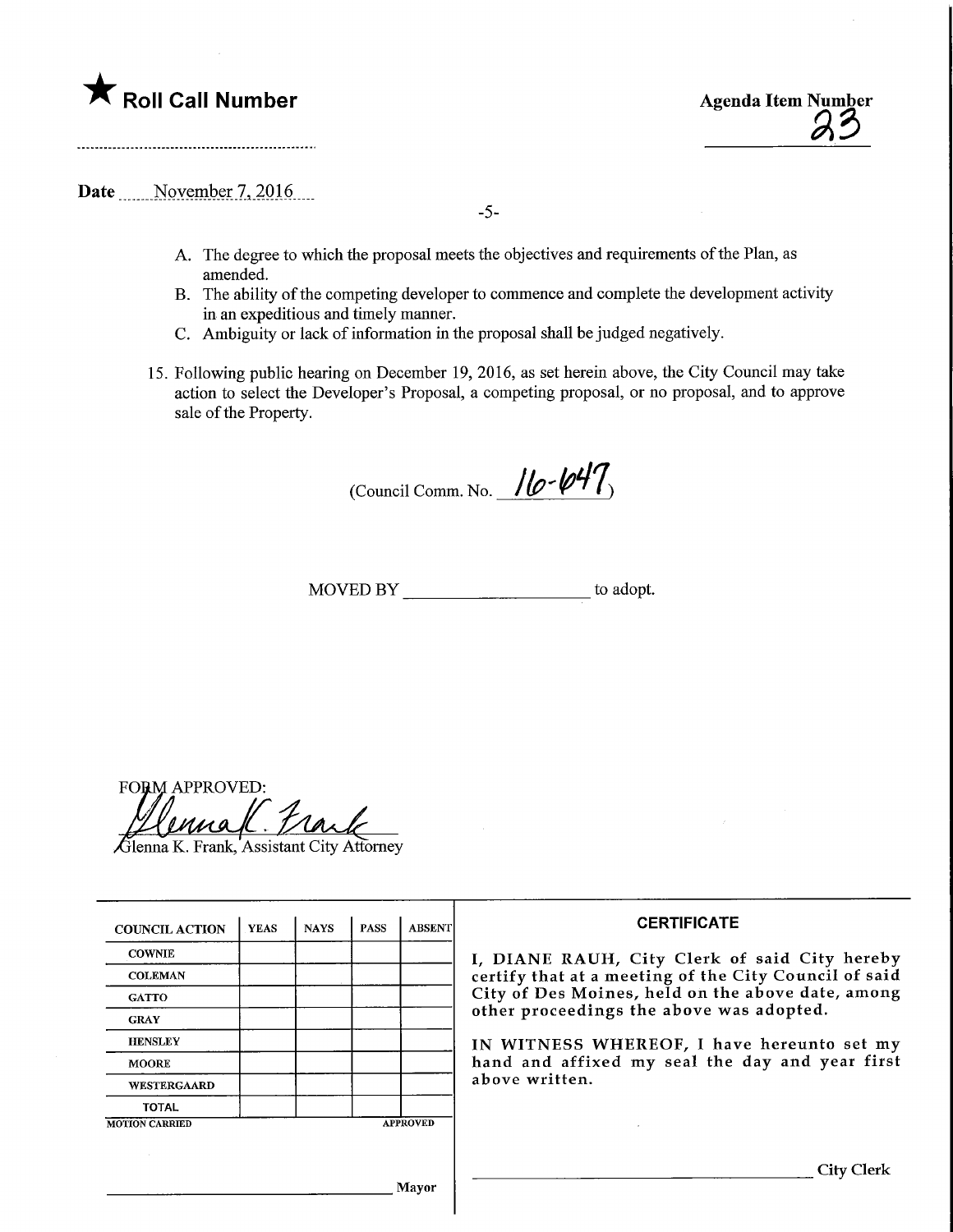### NOTICE OF URBAN RENEWAL COMPETITIVE BID PROCESS AND INTENTION TO ACCEPT PROPOSAL FOR SALE AND DEVELOPMENT OF CITY PROPERTY

The City of Des Moines, Iowa, has proposed the sale of property to Market District One, LLC for urban renewal development. Said property is situated in the Metro Center Urban Renewal Project and is locally known as 401 SE 6<sup>th</sup> Street and 400 SE 7<sup>th</sup> Street, Des Moines, Iowa. The property proposed to be sold and developed is legally described as:

LOTS 1, 9, AND 10, A PORTION OF LOT 2, THE VACATED NORTH - SOUTH ALLEY WEST OF AND ADJACENT TO SAID LOTS 9 AND 10, ALL IN BLOCK 42, TOWN OF DE MOINE , AN OFFICIAL PLAT, DES MOINES, POLK COUNTY, IOWA; VACATED EAST ML KJNG JR PARKWAY SOUTH OF AND ADJOINING SAID LOTS 2 AND 9 AND THE INTERVENING ALLEY; VACATED RACCOON STREET NORTH OF AND ADJOINING SAID LOTS 1 AND 10 AND INTERVENING ALLEY; VACATED SE 7TH STREET BETWEEN RACCOON STREET AND EAST MARTIN LUTHER KING JR PARKWAY, ALL MORE PARTICULARLY DESCRIBED AS FOLLOWS: BEGINNING AT THE NORTHWEST CORNER OF LOT 1 IN BLOCK 42 OF SAID TOWN OF DE MOINE; THENCE N14°49'54"W ALONG THE NORTHWESTERLY EXTENSION OF THE WEST LINE OF SAID LOT 1, A DISTANCE OF 7.67 FEET; THENCE N74°57'52"E, A DISTANCE OF 329.96 FEET; THENCE S14°53'27"E, A DISTANCE OF 141.50 FEET; THENCE S74°57'52"W, A DISTANCE OF 279.81 FEET; THENCE NORTHWESTERLY ALONG A 77.50 FOOT RADIUS CURVE CONCAVE SOUTHWESTERLY, A DISTANCE OF 56.76 FEET, SAID CURVE HAVING A CHORD BEARING OF N79°48'35"W AND A CHORD DISTANCE OF 55.50 FEET TO THE WEST LINE OF LOT 2 IN BLOCK 42 OF SAID TOWN OF DE MOINE; THENCE N14°49'54"W ALONG THE WEST LINE OF LOTS 2 AND 1 IN BLOCK 42 OF SAID TOWN OF DE MOINE, A DISTANCE OF 110.18 FEET TO THE POINT OF BEGINNING. SAID TRACT OF LAND CONTAINS 1.054 ACRES (45,913 SQUARE FEET). SAID TRACT OF LAND BEING SUBJECT TO AND TOGETHER WITH ANY AND ALL EASEMENTS OF RECORD.

The proposed sale of land shall accommodate development of a 4-story, estimated 58-unit multifamily residential building and parking lot for residents.

The proposed sale of land is subject to the statutory restriction that the developer be obligated to devote the property to the uses specified in the Urban Renewal Plan for the Metro Center Urban Renewal Area, as amended, and to the uses specified in the urban renewal agreement entered into with the City. Further, the proposed sale is subject to certain terms which are set forth in the proposed urban renewal agreement and the Des Moines City Council Resolution dated November 7, 2016 authorizing the competitive bid process.

The City is inviting competitive proposals for the development of the property legally described above. Full information as to the form and content of proposals for the purchase and development of the property, the requirements which must be met by the developer, and bidding